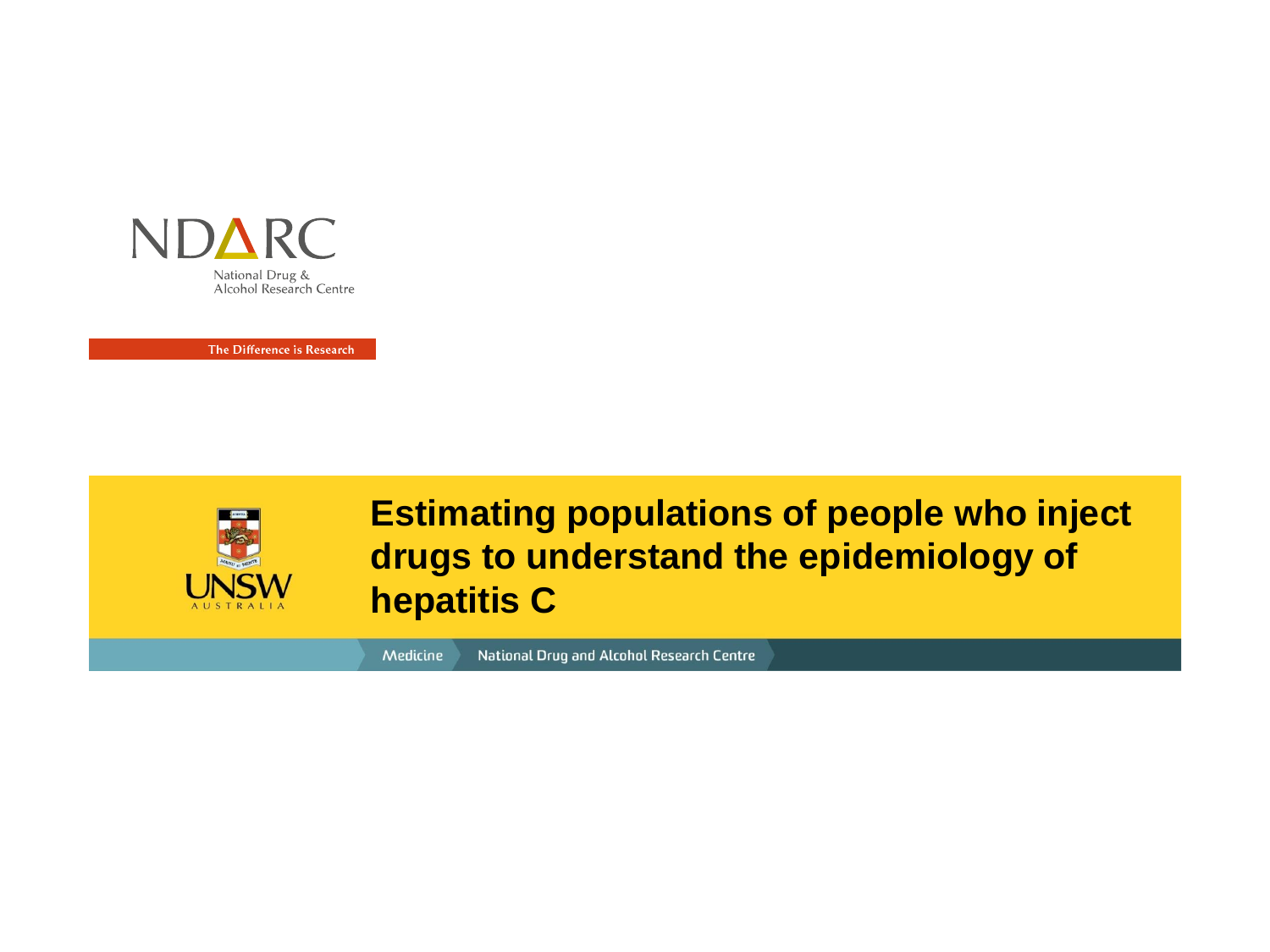#### **Acknowledgements**

- Matthew Hickman, Jason Grebely, Greg Dore, Louisa Degenhardt, Rebecca Guy, Richard Gray, Carolyn Day, Jo Kimber
- No interests to declare

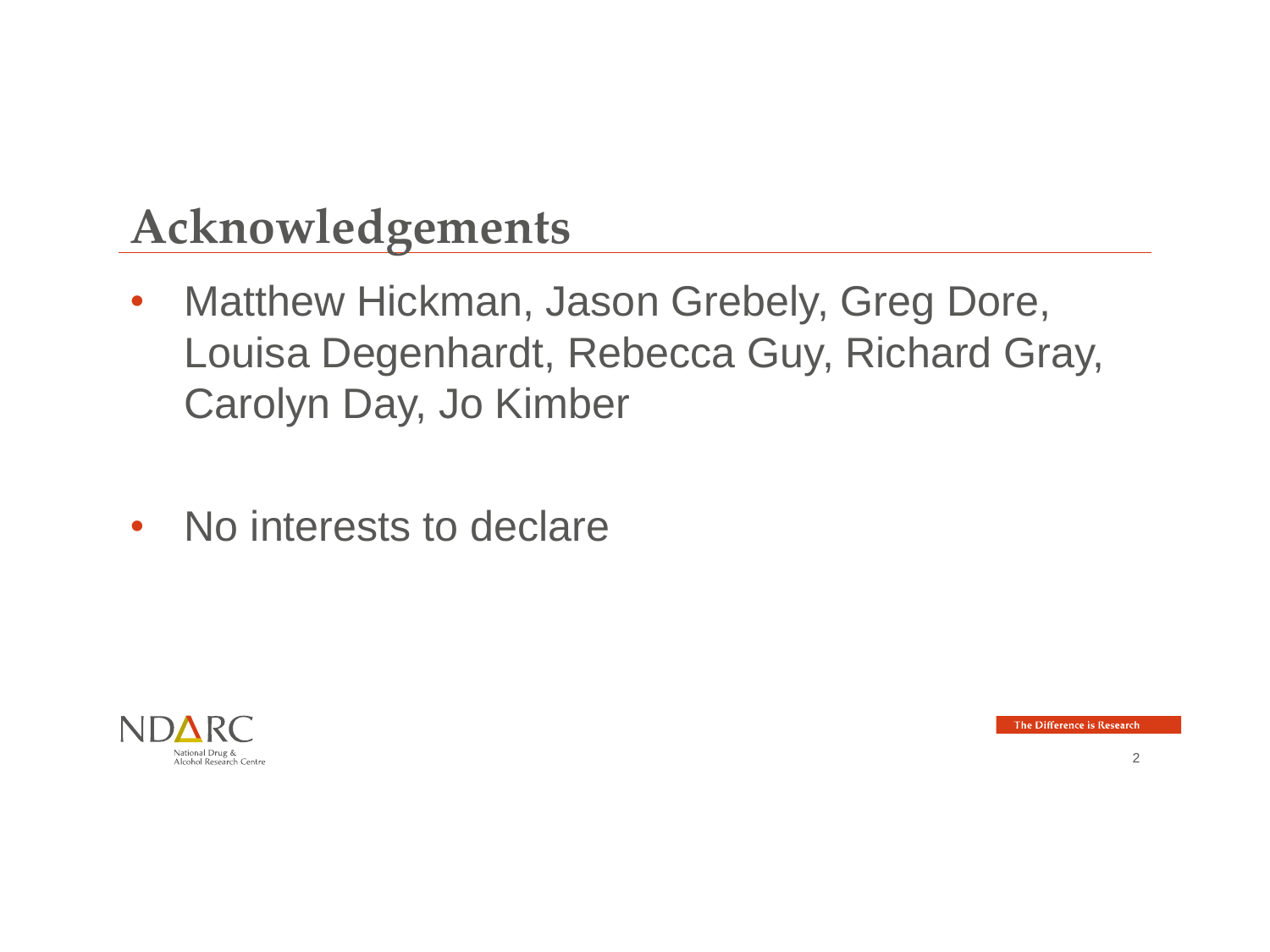## **It's important to know how many people who inject drugs**

- Service planning
- Burden of disease
- Secular trends

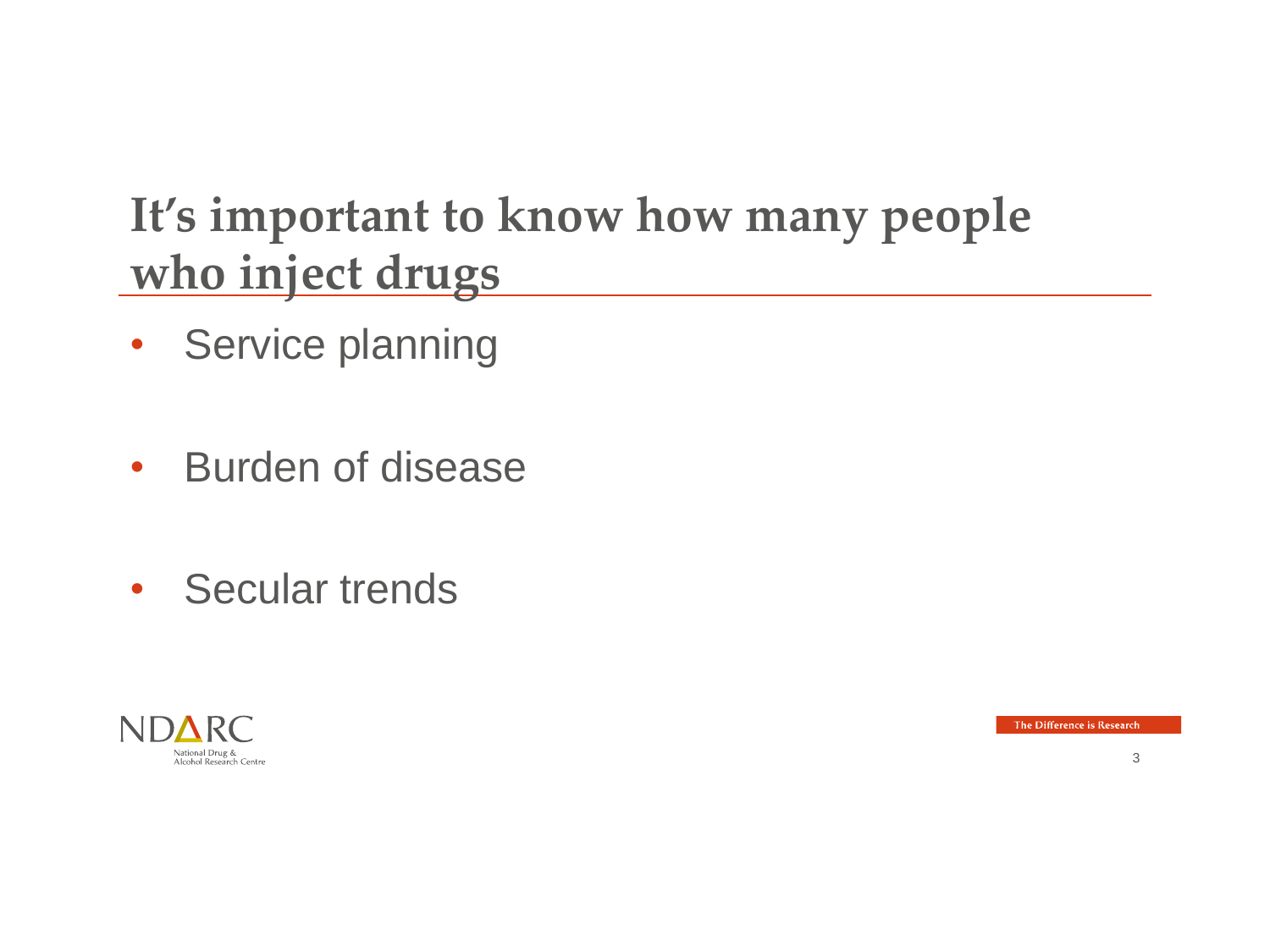## **But hard to figure out**

#### UNODC World Drug Report estimates:



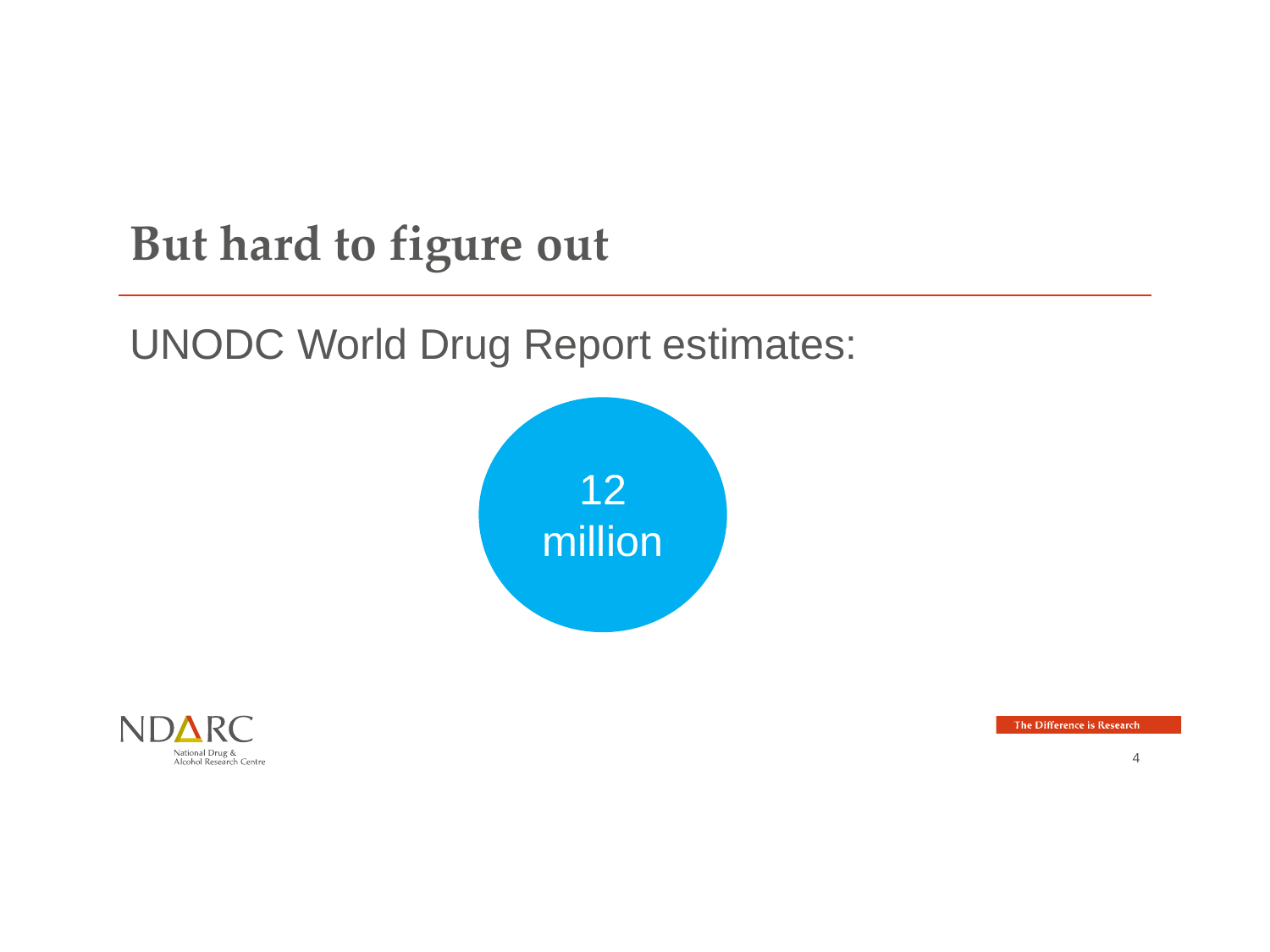## **But hard to figure out**

#### UNODC World Drug Report estimates:



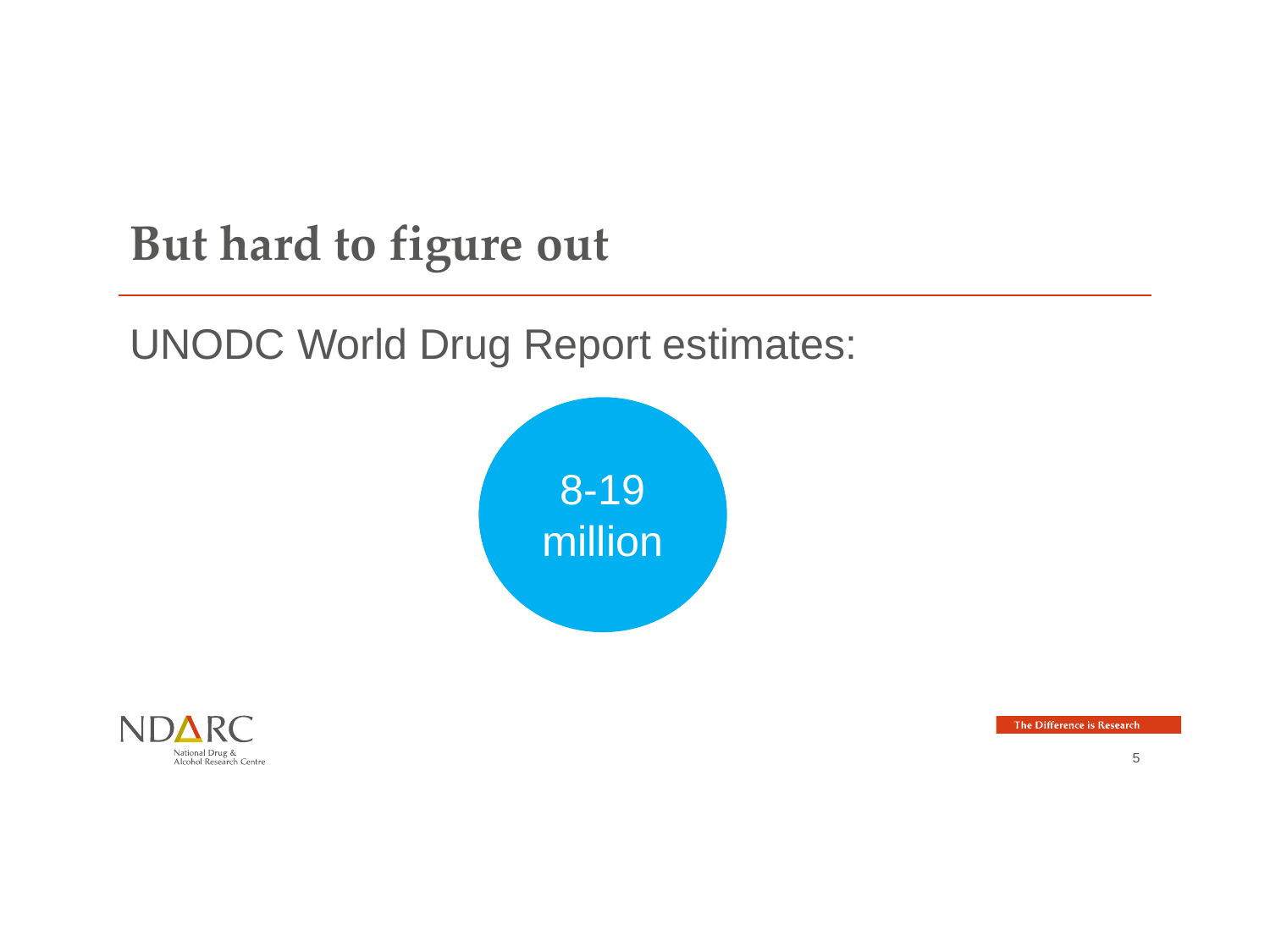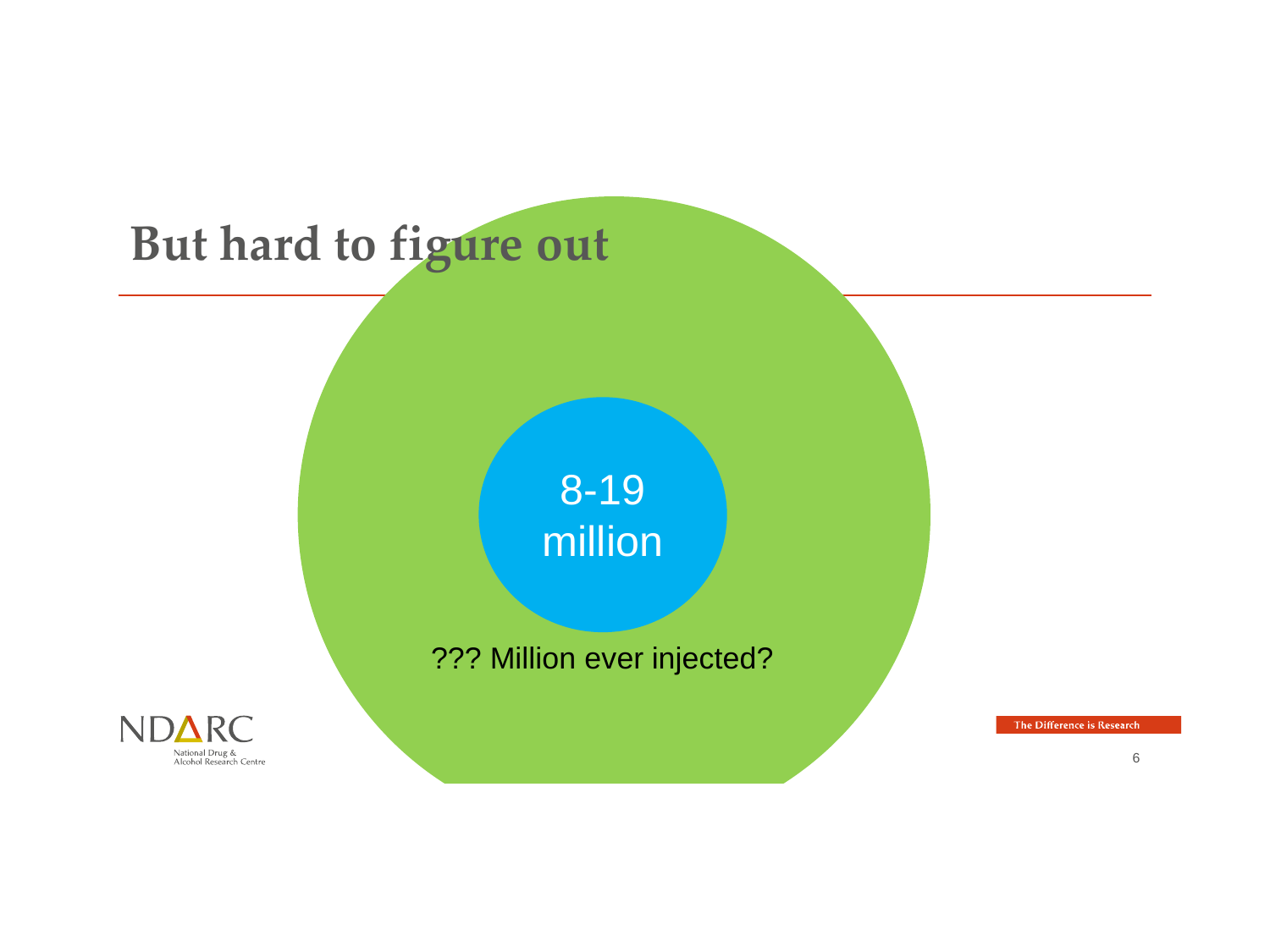#### **"Recent" and "non-recent" injecting**



#### Non-recent PWID



The Difference is Research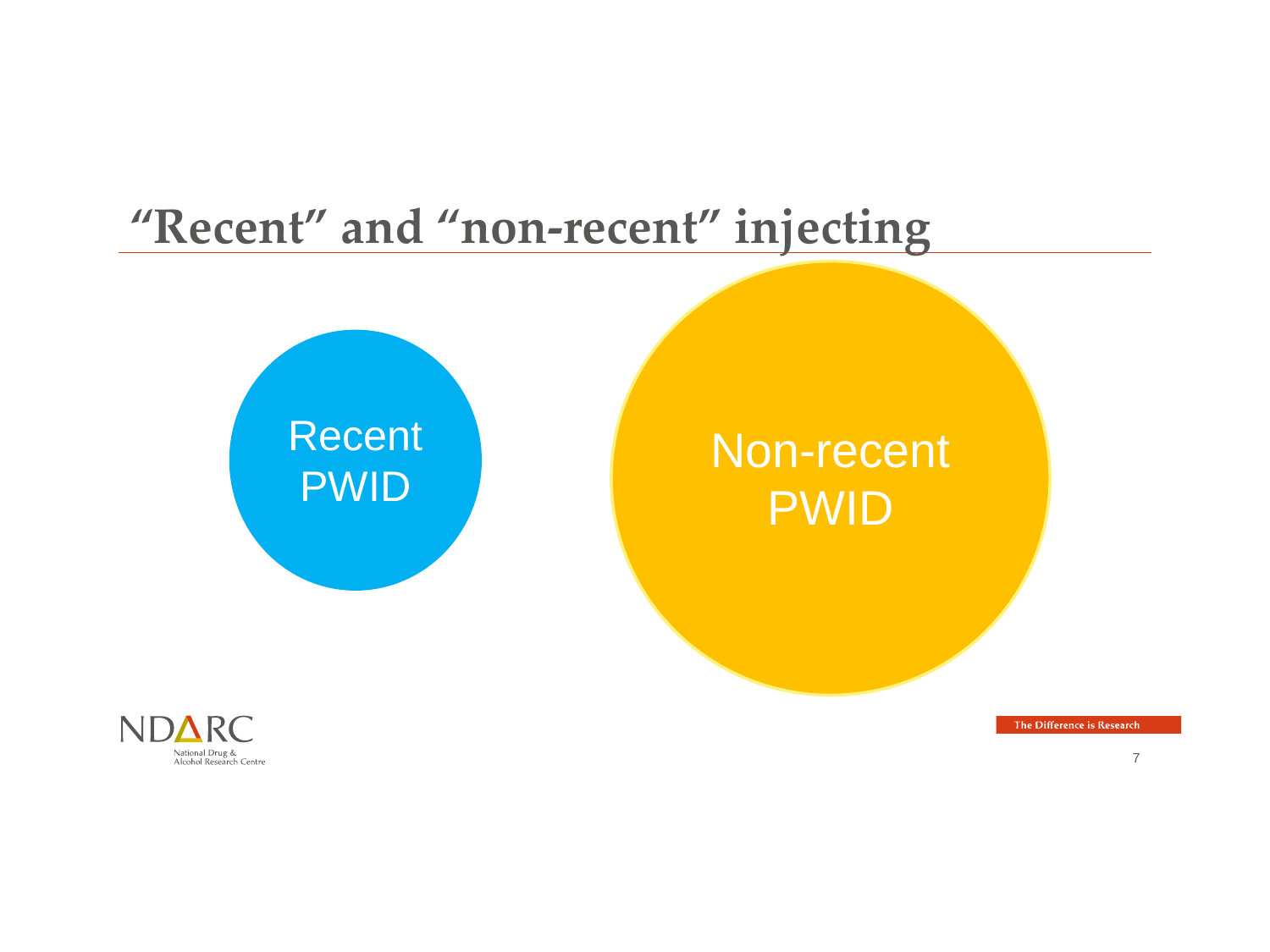# **"Recent" and "non-recent" injecting** Recent PWID Non-recent PWID

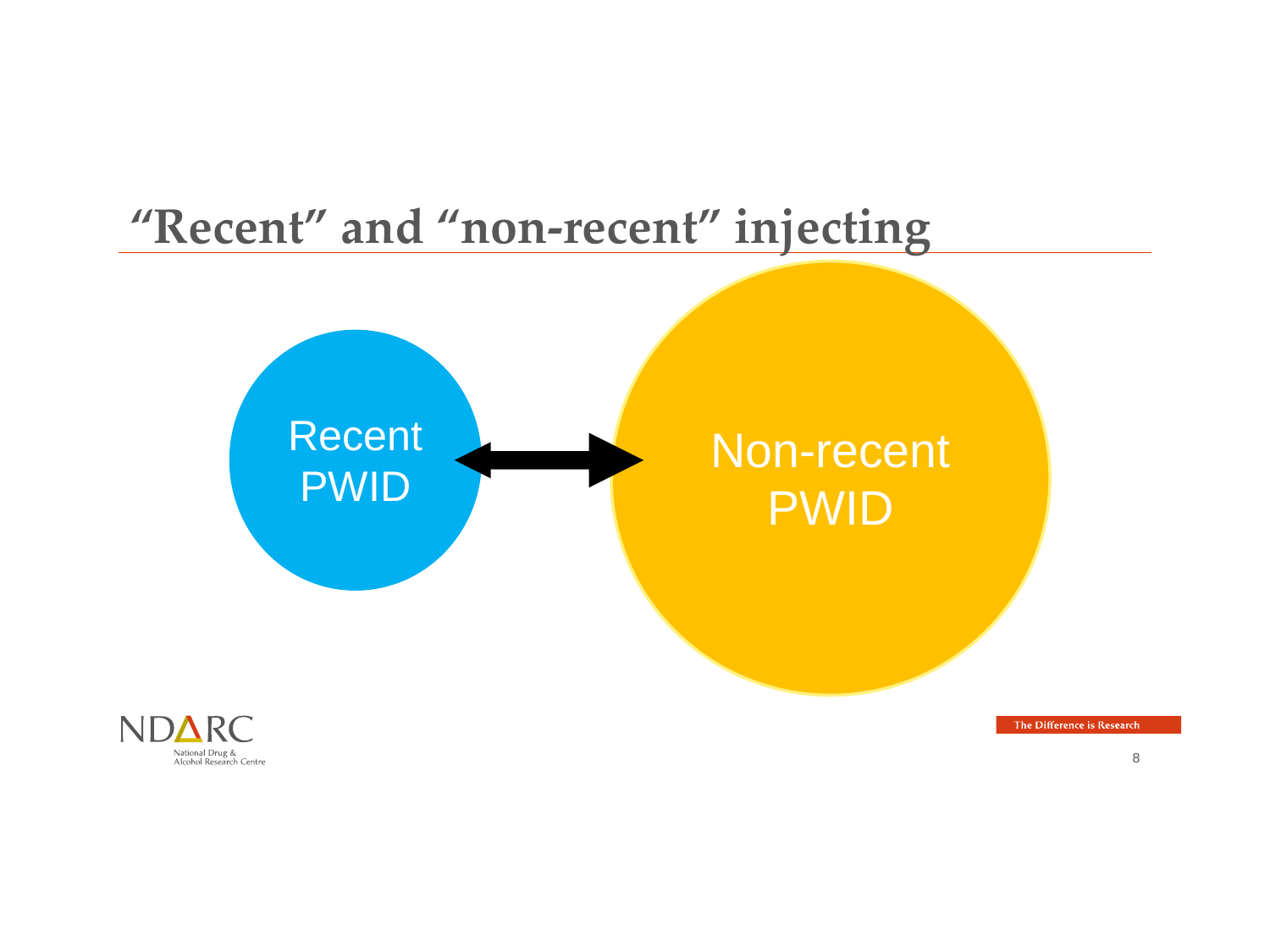## **Population surveys underestimate people who inject drugs**

- By an unknown margin
- Exclude people in unstable housing, institutions
- If asked, may not disclose
- Small numbers in the general population considerable uncertainty around estimate

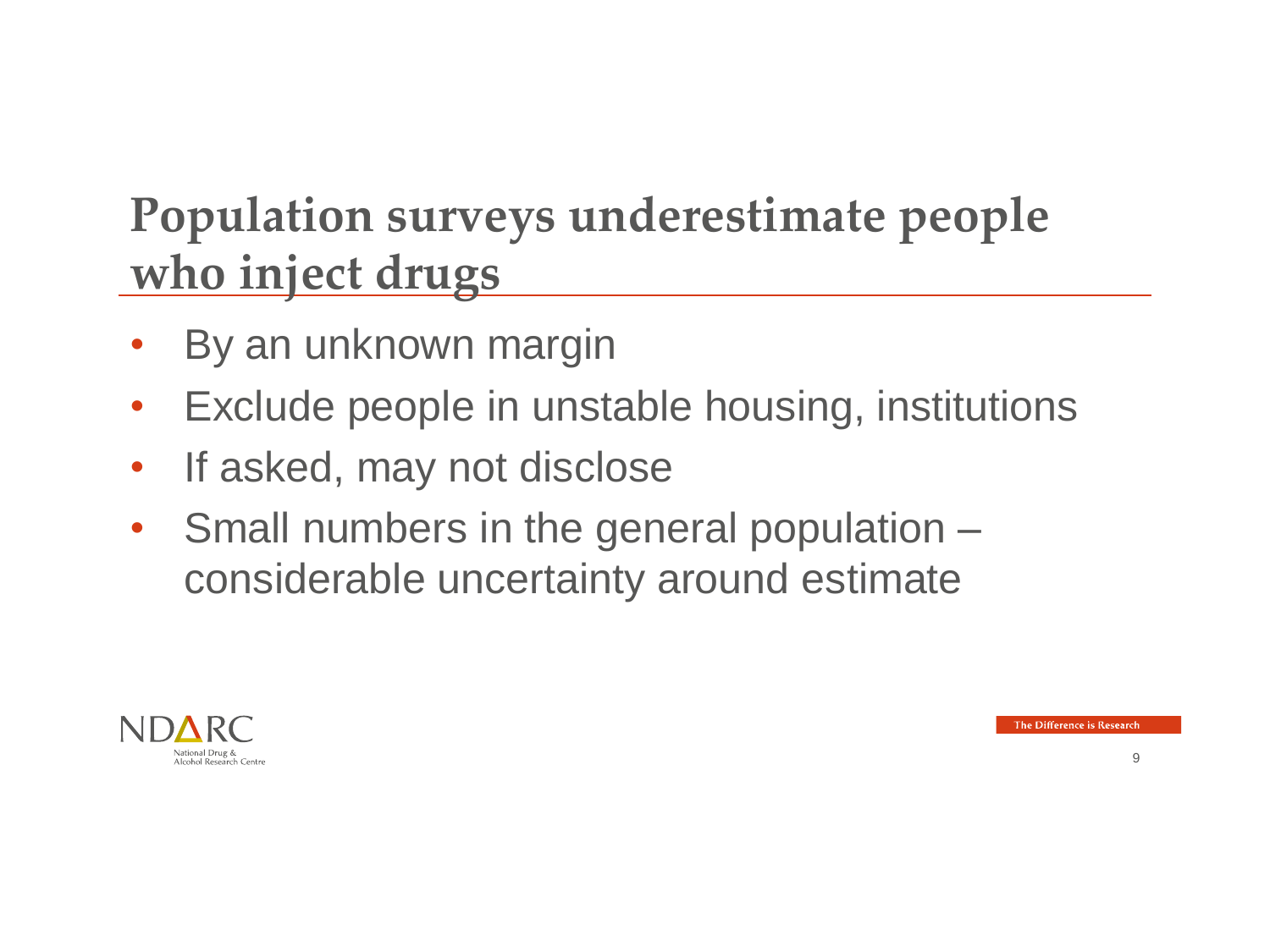- Use indicator data e.g.:
	- Drug-related deaths
	- Needle and syringe program activity
	- Drug treatment registries (opioid substitution therapy – OST – is a common one)

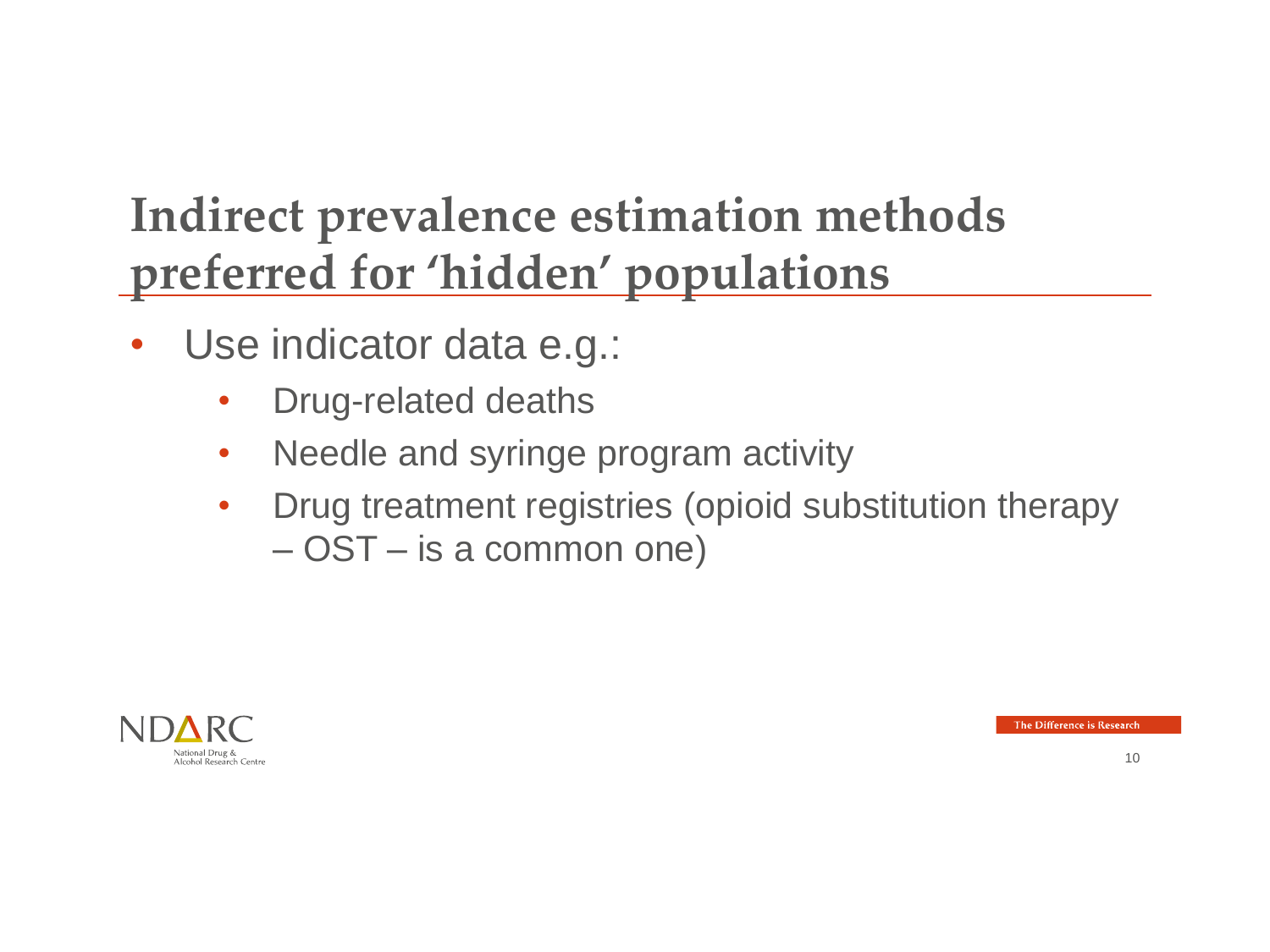- Scale up indicator using multiplier
	- Multiplier sourced from surveys of people who inject drugs
	- But survey may not be representative multiplier may be incorrect
	- Only estimating 'recent' injecting

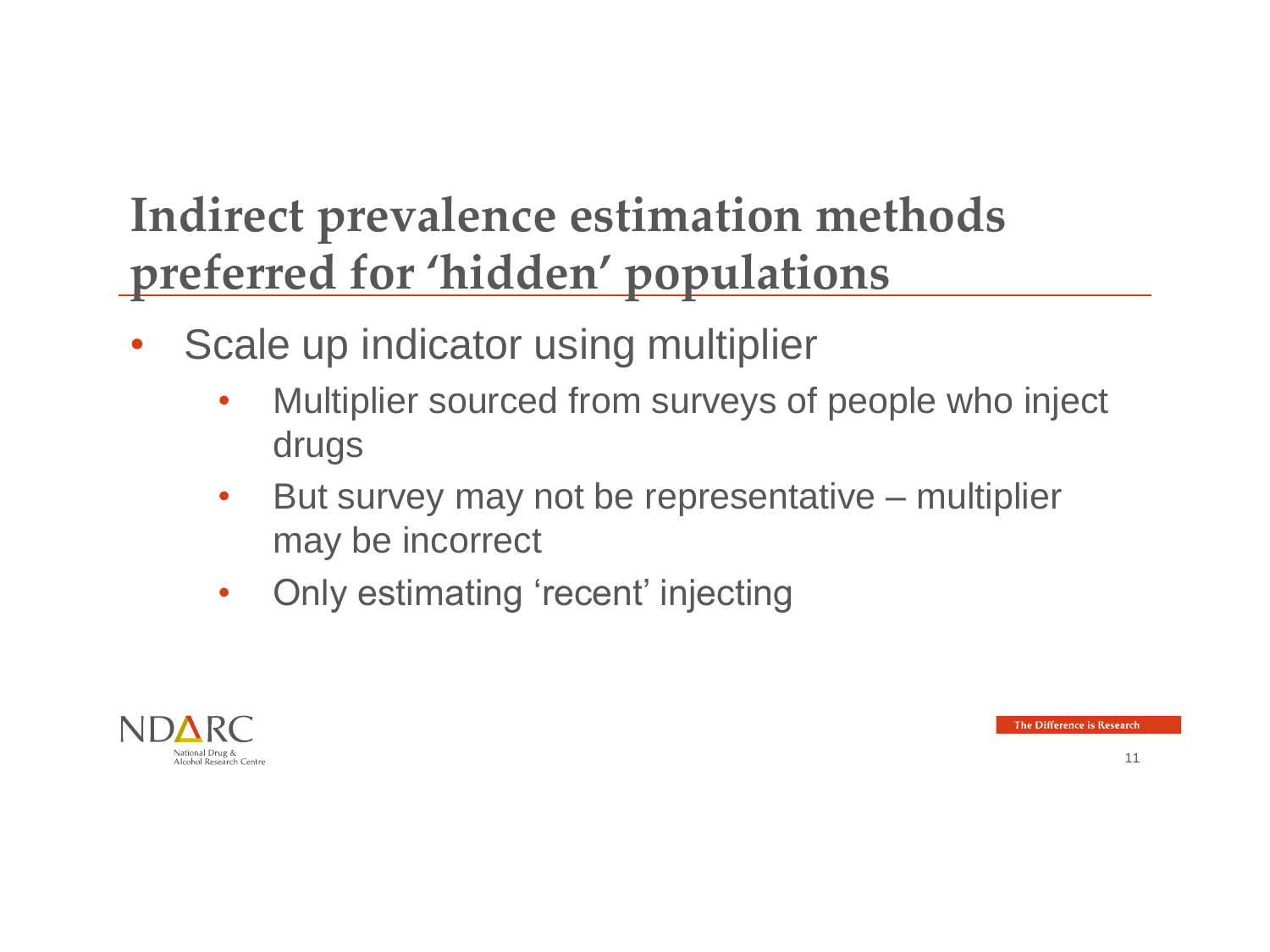- Link indicator data for capture-recapture
	- Proportion in multiple datasets provides information about probable true population size
	- But data sources may not be independent, biasing estimate
	- Only estimating 'recent' injecting

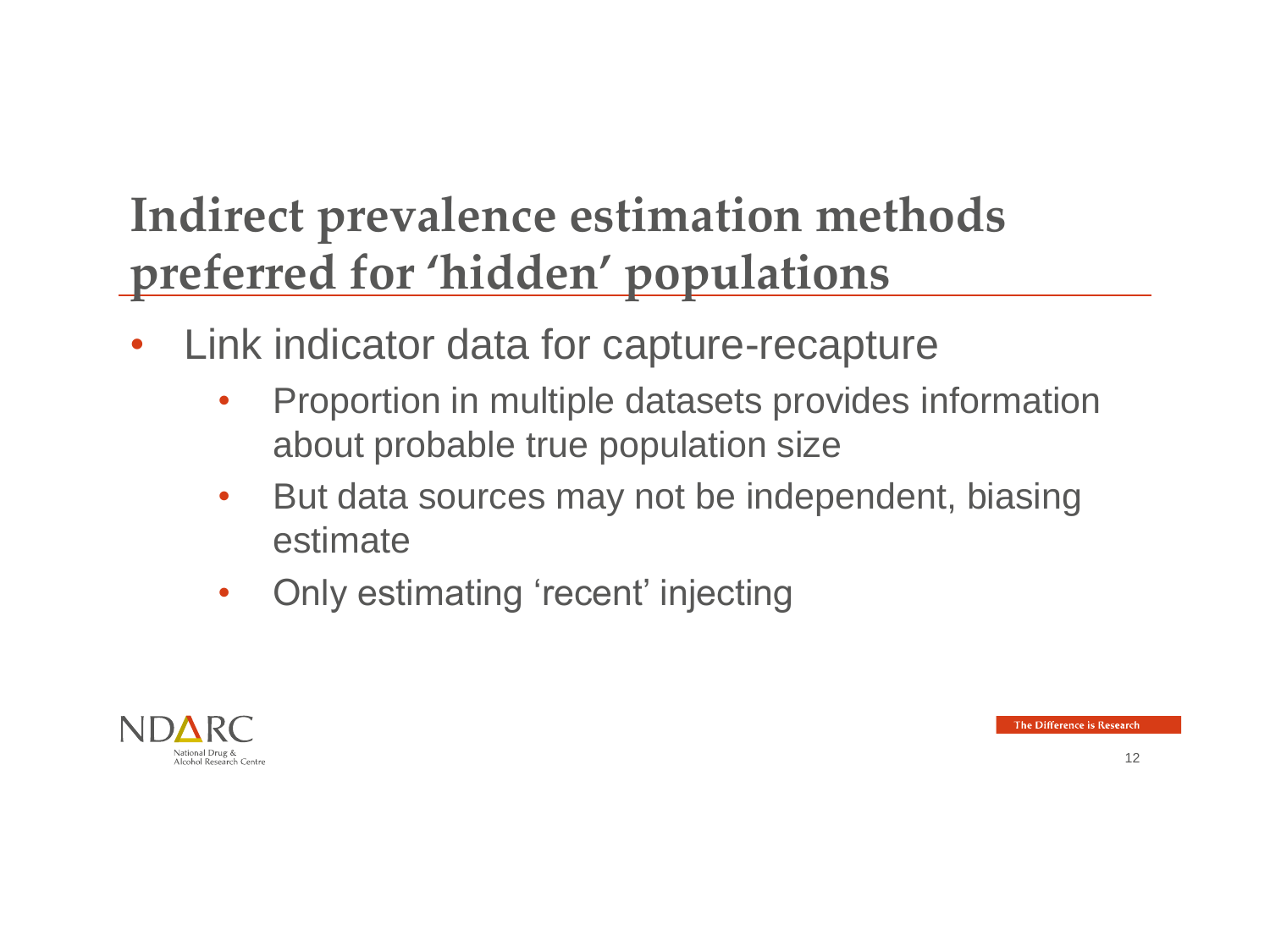- Validation important
	- Compare estimate to other data sources not used for estimate
	- Does it seem feasible? Probable?
	- What biases may be affecting the estimate?

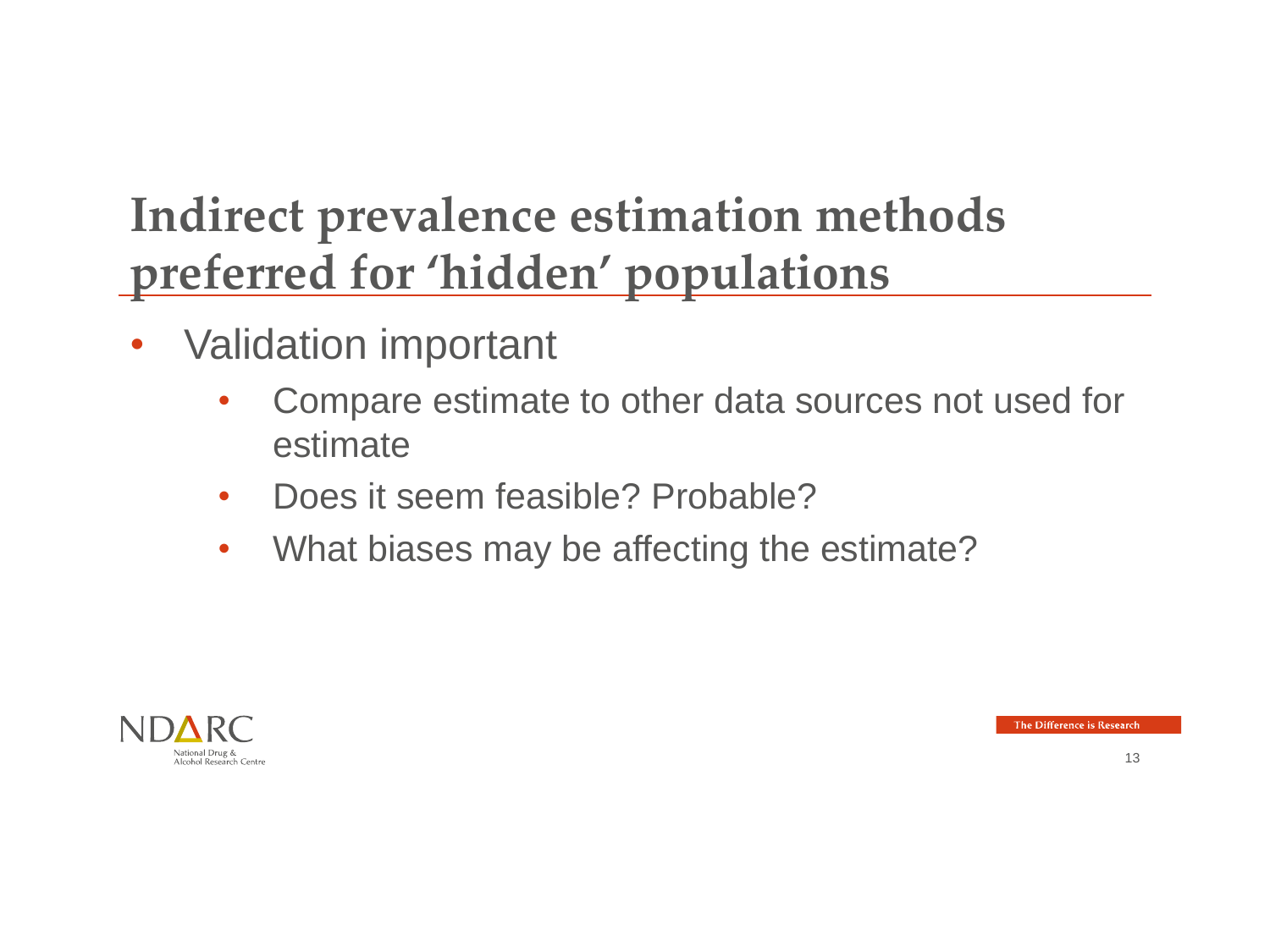# **Multi-parameter evidence synthesis is the way forward for population estimation**

- Uses all available information, direct and indirect
- Estimates past injecting as well as current
	- But still considerable uncertainty due to lack of data to inform this parameter!
	- See Hickman, Jones, De Angelis

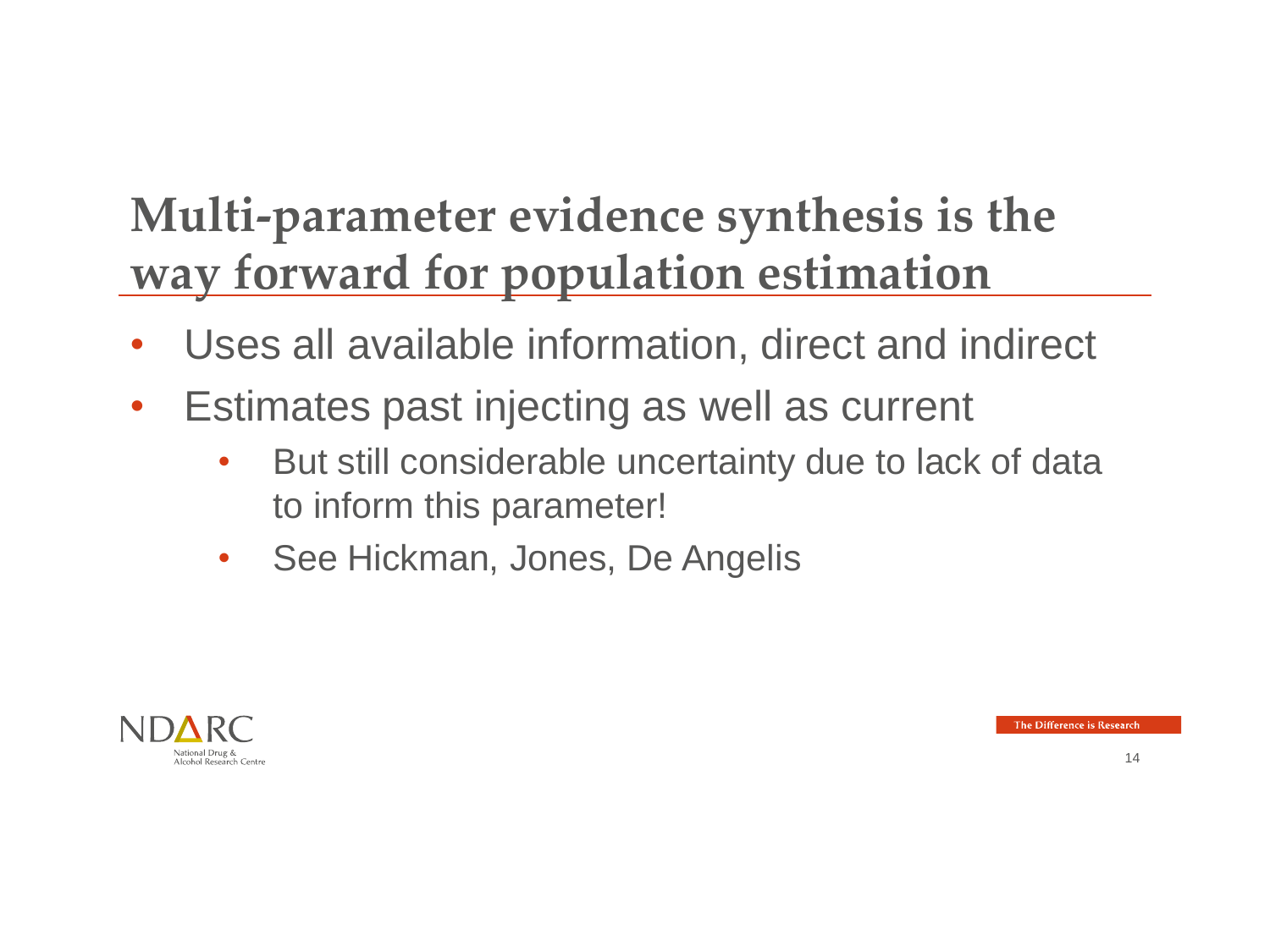#### **Estimates of people who inject drugs in Australia**



The Difference is Research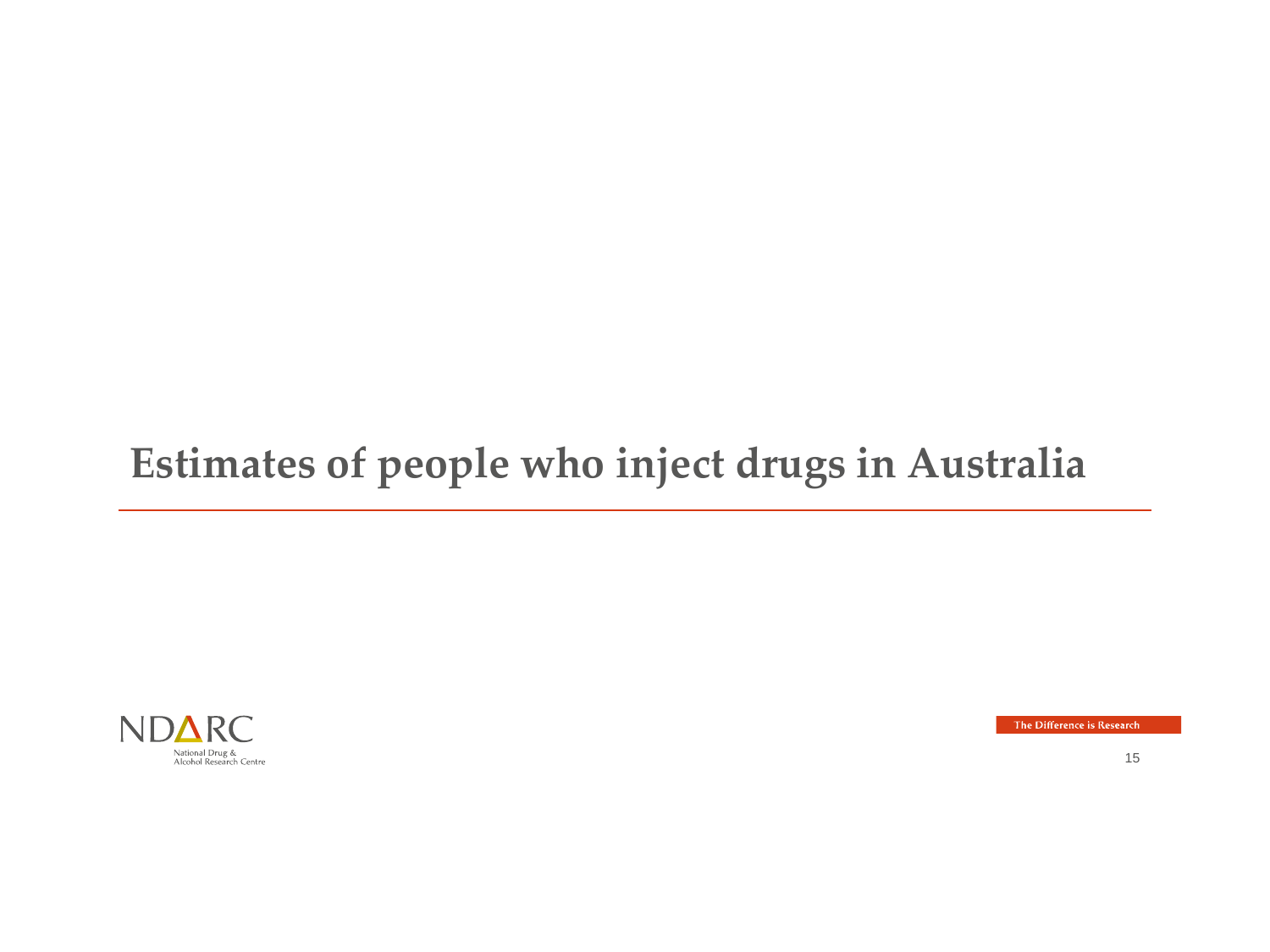

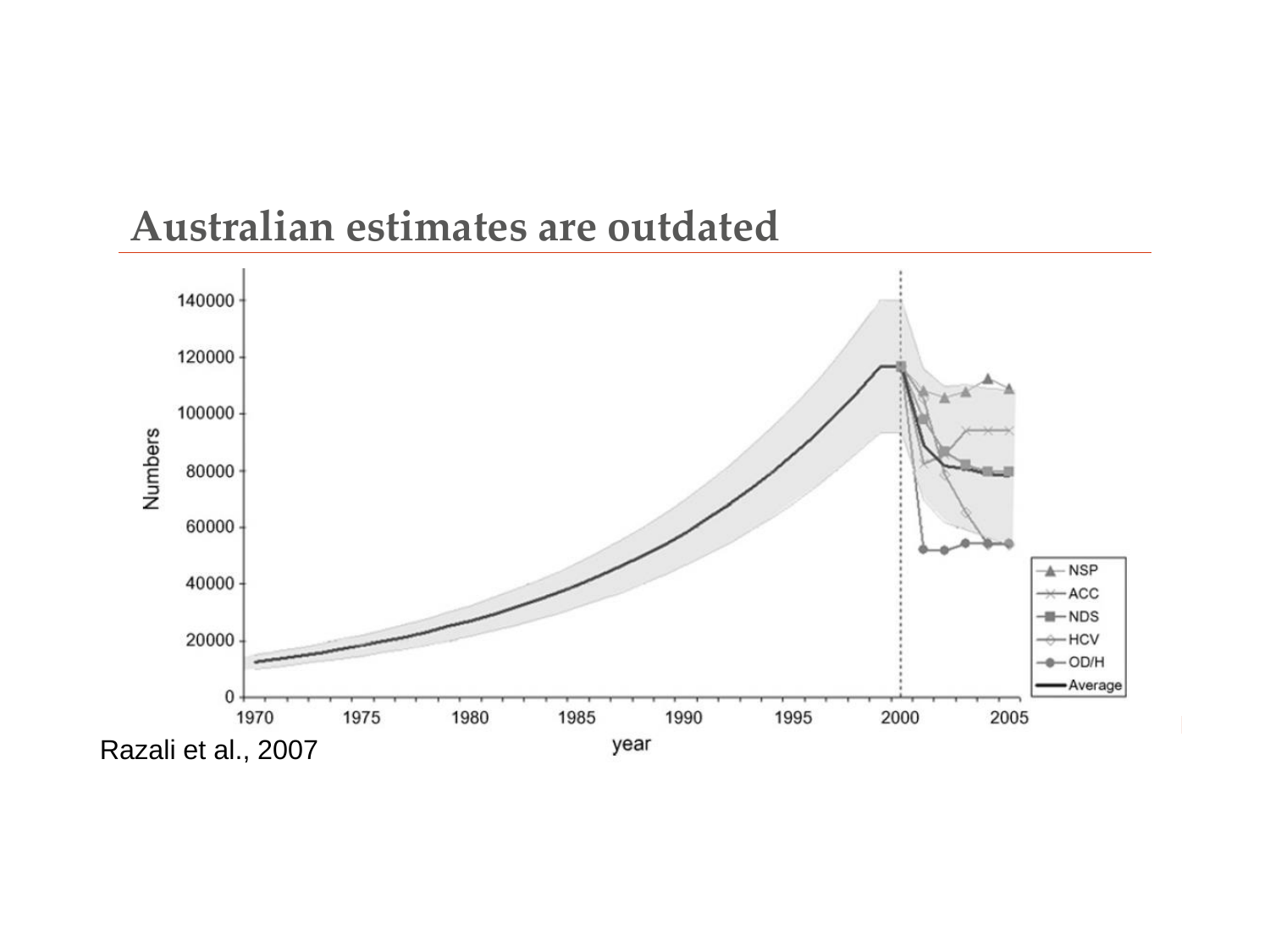# **Multiplier-based estimates**

- Indicator data: National Opioid Pharmacotherapy Statistics Annual Data Collection (NOPSAD)
- Multiplier data: Australian Needle and Syringe Program Survey
- Multipliers for each state/territory applied to indicator for each state/territory
- Summed for national estimate

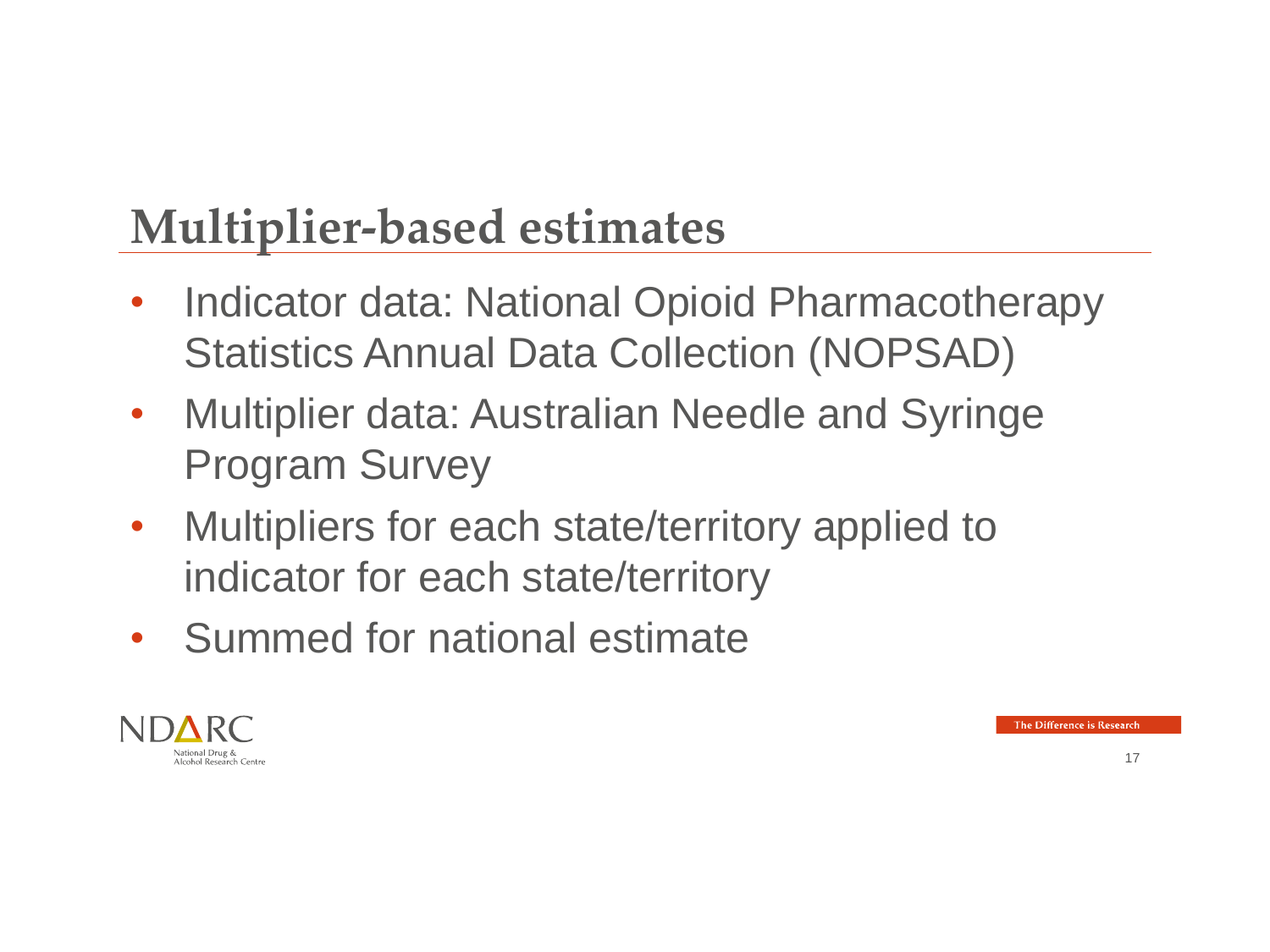#### **People who inject drugs, Australia, 2014**

| Lower  | <b>Mid</b> | <b>Upper</b> |
|--------|------------|--------------|
| 68,000 | 93,000     | 118,000      |



The Difference is Research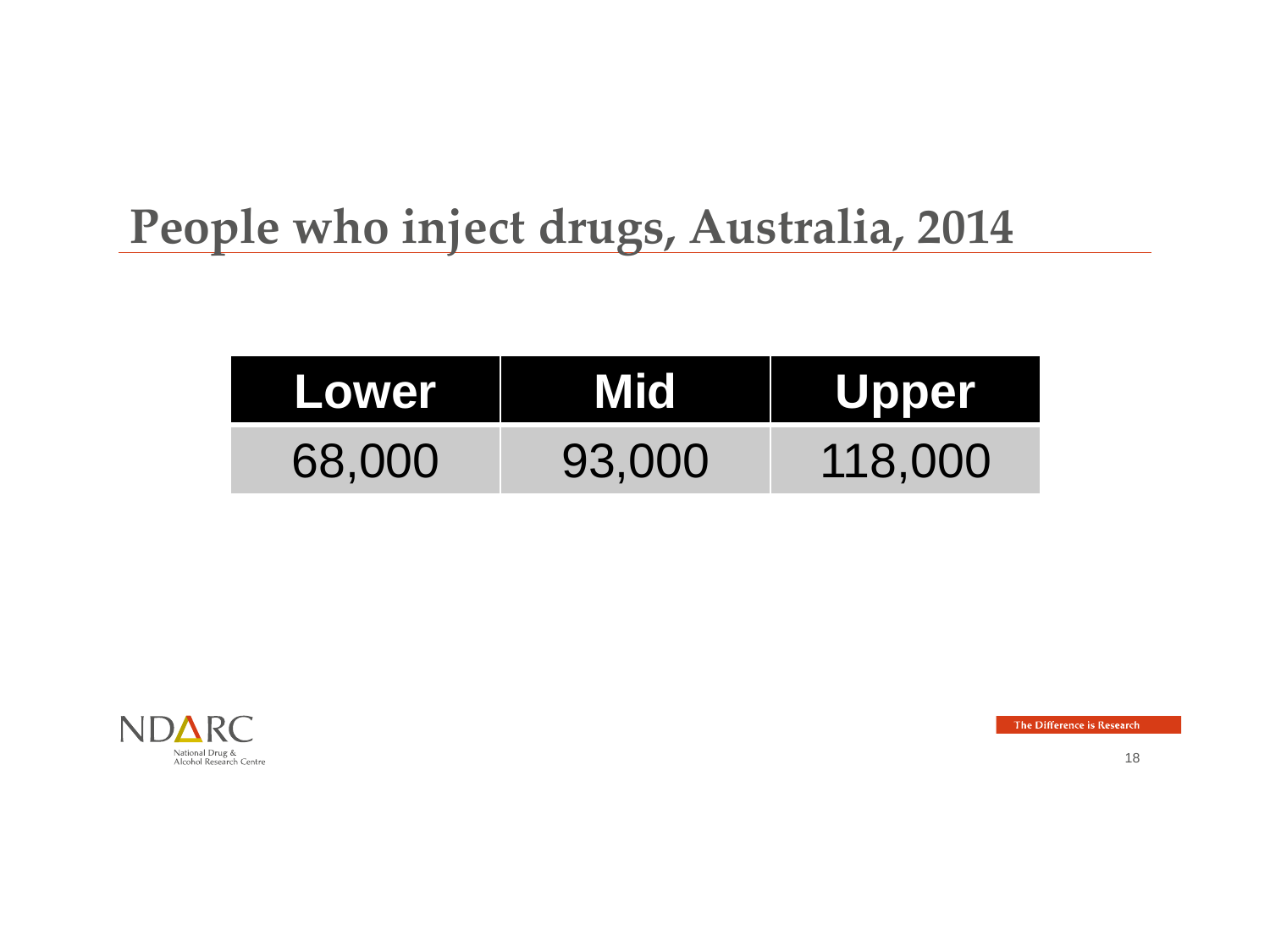## **People who inject drugs, Australia, 2014**

|       | Lower  | Mid Upper |        |
|-------|--------|-----------|--------|
| Men   | 46,000 | 63,500    | 80,500 |
| Women | 22,000 | 30,000    | 38,000 |



The Difference is Research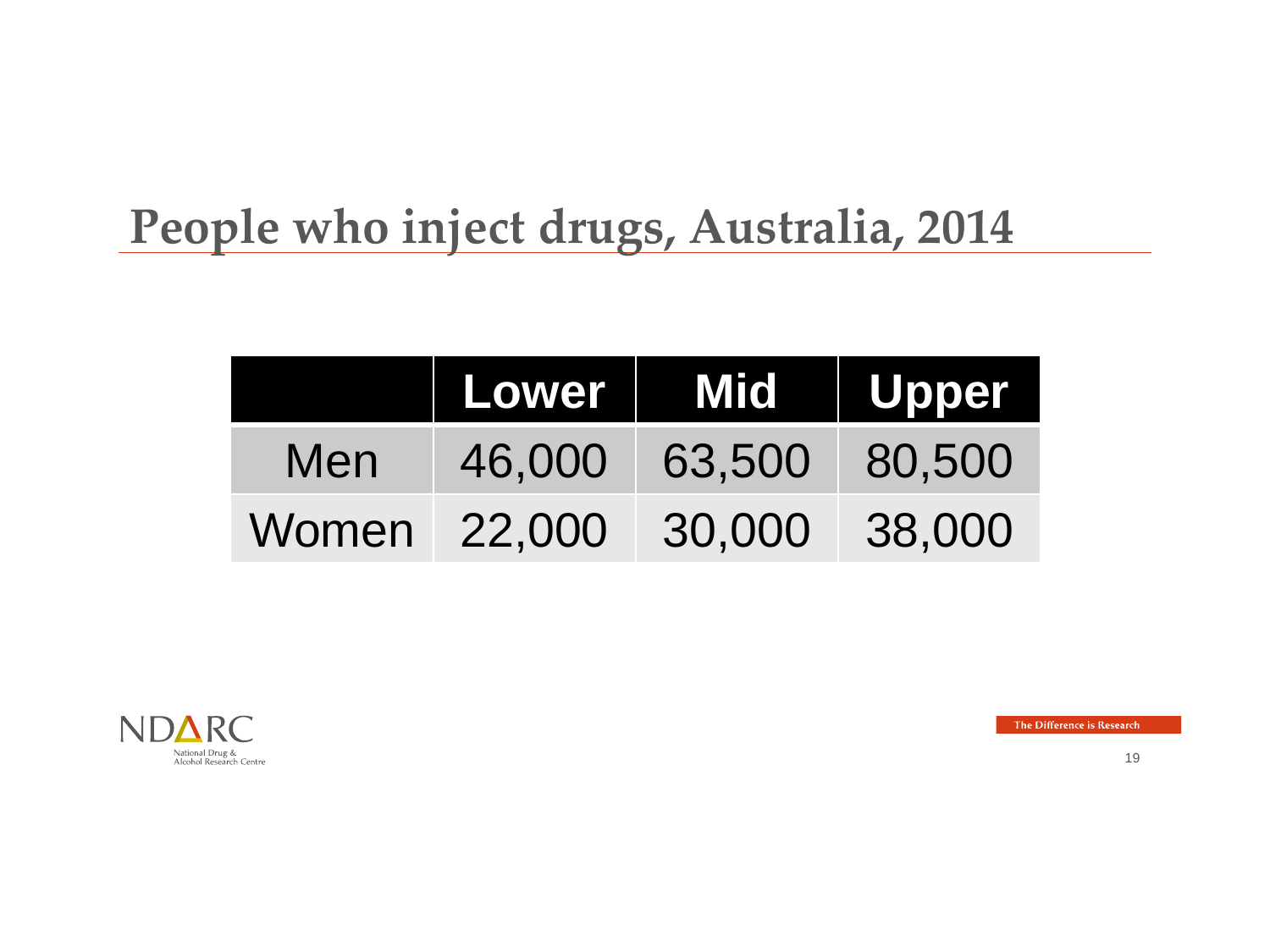## **People who inject drugs, Australia, 2014**

|           | Lower  | <b>Mid</b> | <b>Upper</b> |
|-----------|--------|------------|--------------|
| 15-24     | 2,500  | 3,500      | 4,500        |
| 25-34     | 16,500 | 22,500     | 28,500       |
| $35 - 44$ | 26,000 | 35,500     | 45,000       |
| 45-54     | 17,000 | 23,500     | 29,500       |
| 55-64     | 6,000  | 8,500      | 10,500       |

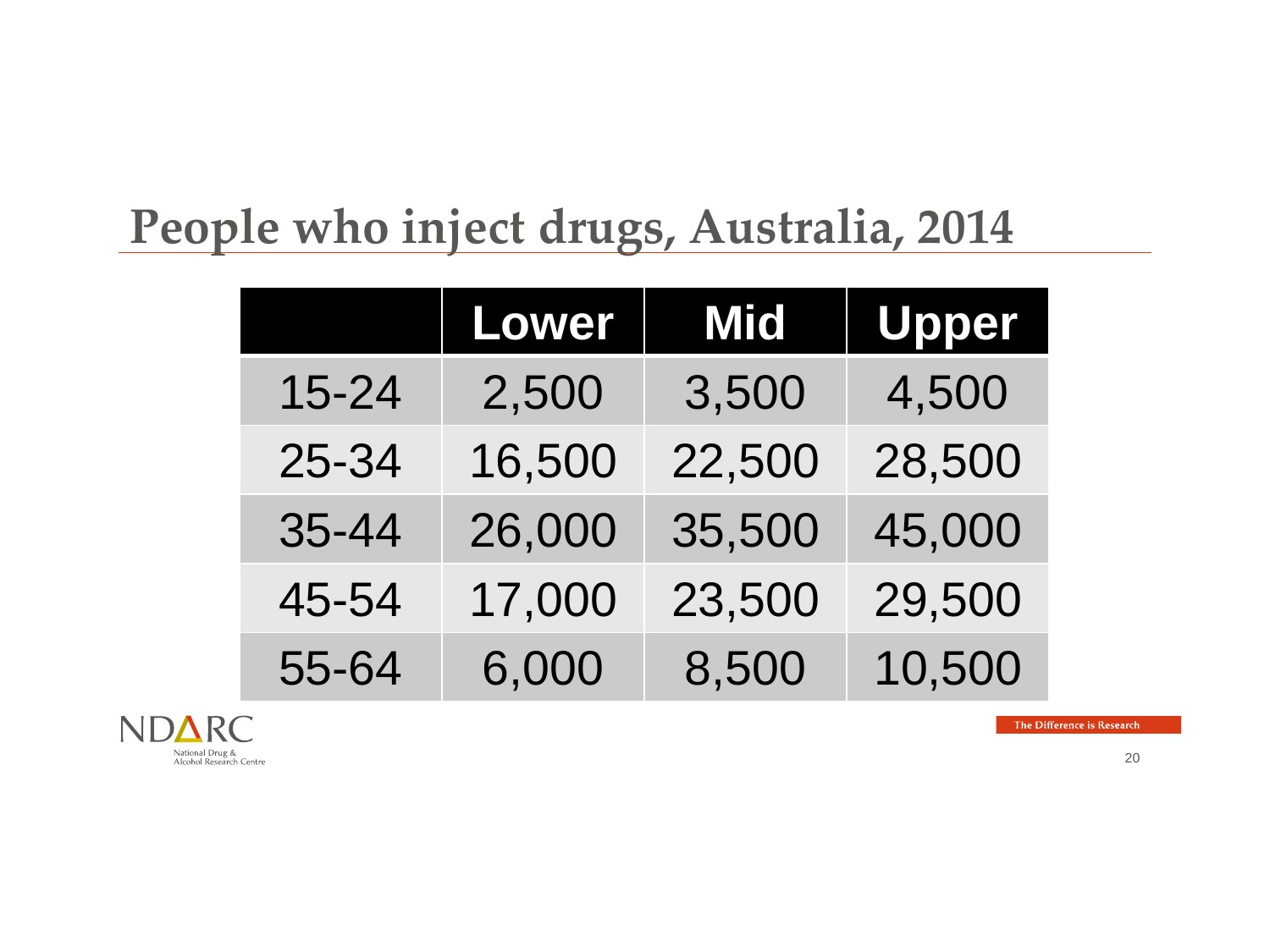# **Validation suggests underestimation**

- Assume mortality rate of 0.53% (MIX cohort)
- Expect 360-626 drug-induced deaths if estimate is 'correct'
- 846 actual deaths (ABS)
	- Underestimate
	- Or not all overdose deaths related to injecting
	- Or mortality rate not applicable nationally

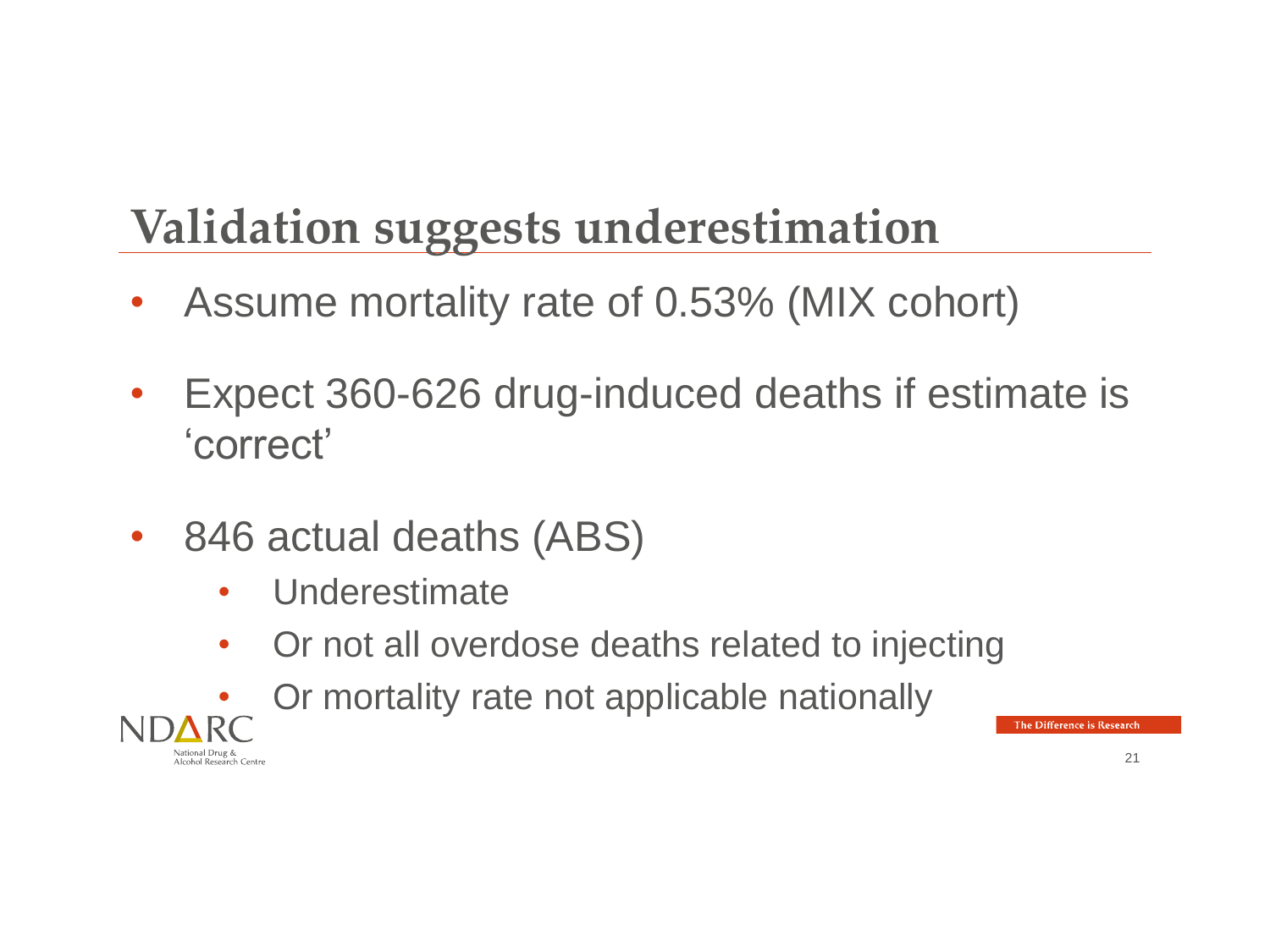#### **Sources of bias to consider**

- Under-inclusion of methamphetamine injectors in needle and syringe program survey
	- Would give a multiplier that is too low
- Lack of data on injecting in OST



The Difference is Research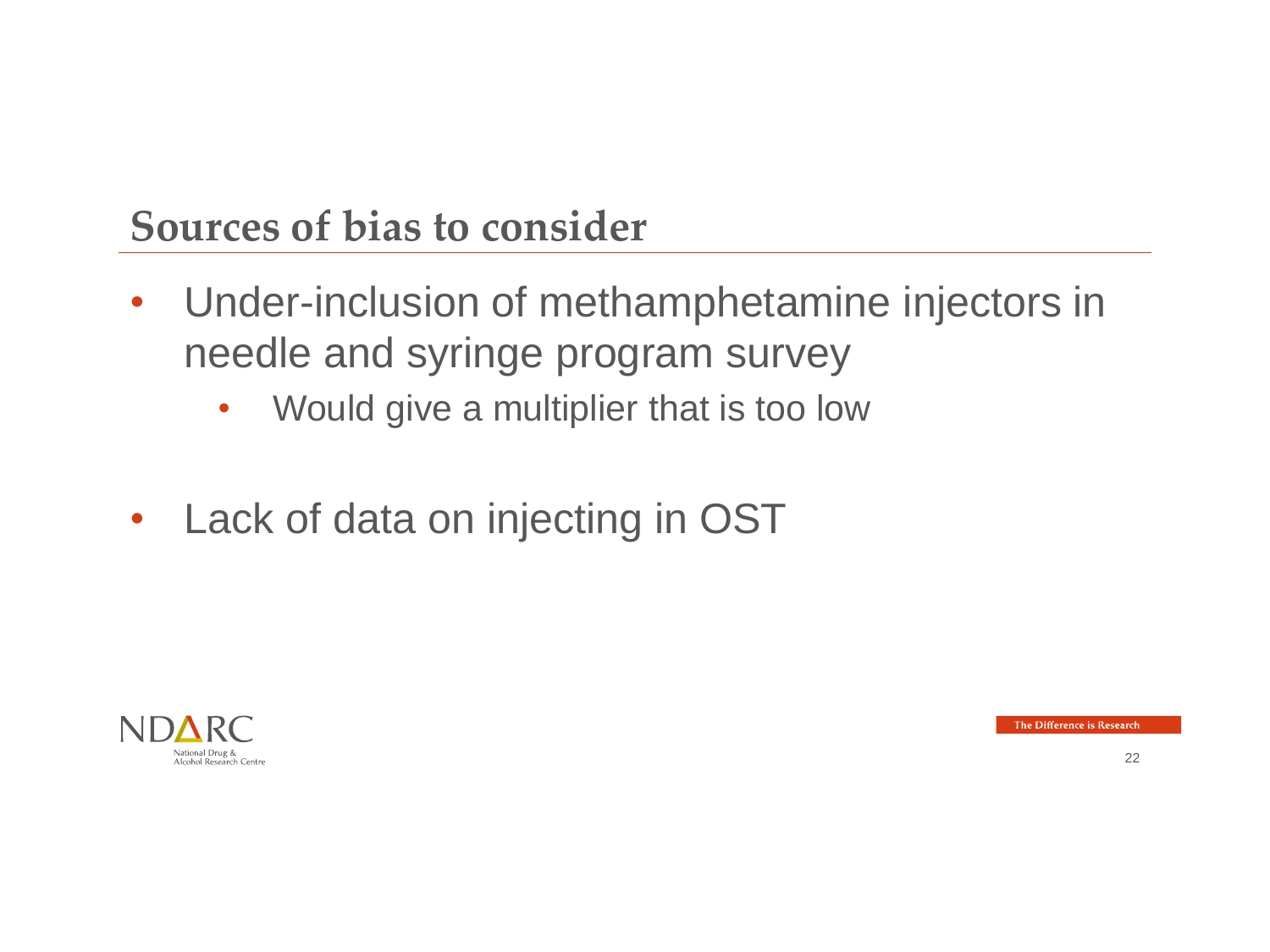#### **Summary**

- Important to know how many people inject drugs
- But doing it well is technically complex
- These estimates provide the basis for a more comprehensive exercise in population estimation